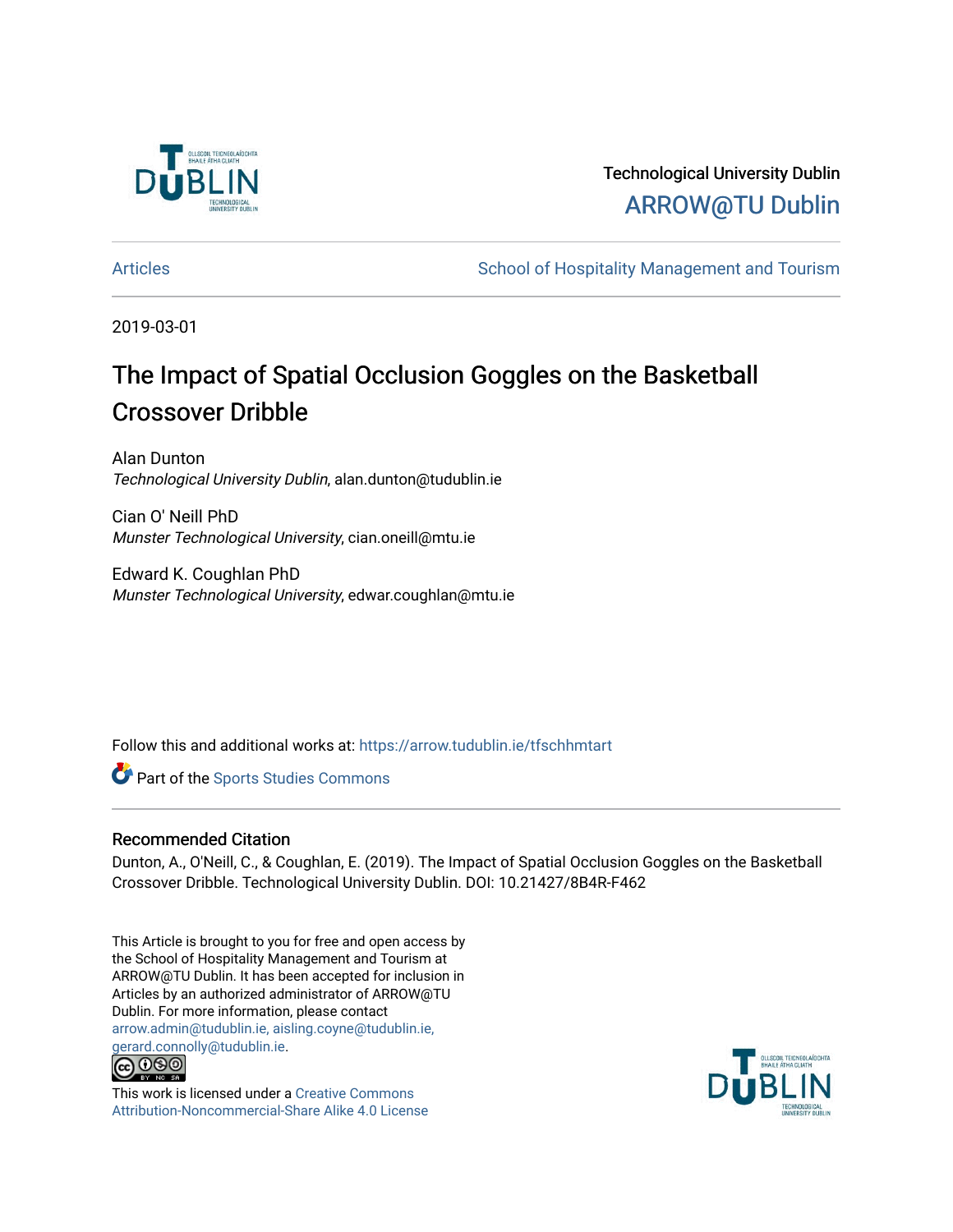

# **Scholars Research Library**

**European Journal of Sports & Exercise Science, 2019, 7 (1): 20-30** *(http://www.scholarsresearchlibrary.com)*



# **The Impact of Spatial Occlusion Goggles on the Basketball Crossover Dribble**

# **Alan Dunton\* , Cian O' Neill, Sam Jermyn, Darren Dawson, Edward K Coughlan**

*Department of Sport, Leisure and Childhood Studies, Cork Institute of Technology, Rossa Avenue, Bishopstown, Cork, Ireland*

*\*Corresponding Author: Alan Dunton, Department of Sport, Leisure and Childhood Studies, Cork Institute of Technology, Rossa Avenue, Bishopstown, Cork, Ireland, E-mail: Alan.Dunton@cit.ie*

#### **Abstract**

*Spatial occlusion involves removing specific sources of visual information such as an object, limb or other information from the visuomotor workspace. In the sports context, limiting an athlete's visual system to sub-optimal conditions during complex motor skills such as the basketball dribble may be detrimental to performance. However, when normal visual conditions are returned performance may rise above its previous threshold, as athletes then rely less on visual information. In this study, we randomly assigned skilled basketball players into three groups; spatial occlusion (SPO), practice (PRA) and control (CON) and asked participants to execute a basketball crossover dribble task in a motion analysis laboratory. SPO and PRA groups underwent a pre-test, an acquisition phase, a post-test and retention test, while the CON group underwent no acquisition phase. During the acquisition phase, participants in the SPO group wore goggles that occluded vision of the limbs used during the basketball dribble., and the PRA group completed the same acquisition phase without occlusion goggles. Kinematic data during the crossover dribble task revealed a significant SPO group change in the height of the dribble at the third metacarpal (p<0.05) and significant improvements in the elbow angles (p<0.05) while neither the PRA or CON groups improved. The SPO group also showed a significant improvement in gaze fixations that was not experienced by the PRA or CON group. We conclude that spatial occlusion goggles applied in training may positively impact kinematic and gaze behavior of skilled basketball players' dribble performance.*

**Keywords:** Spatial occlusion, Kinematics, Gaze behaviour, Basketball, Skill acquisition.

#### **INTRODUCTION**

Visuomotor coordination is the ability to use visual information, one of the most important sources of information gathered from the perceptual system, to generate appropriate motor skills [1]. Therefore, to accurately identify relevant visual information during the execution of complex motor skills, and the appropriate use of visual attention, is essential for both motor learning and motor performance [2].

Visual Occlusion is the process of limiting the vision of an object, limb or critical information source from the visuomotor workspace and is typically classified as temporal or spatial occlusion. Traditionally, temporal occlusion is the process of removing or masking visual information across different time periods [1]. Whereas, spatial occlusion involves removing specific sources of information from the visuomotor workspace such as a limb or racket [1]. Early research in visual occlusion used video-based simulation to identify differences in ability between skilled and less skilled athletes in racquet sports [3,4]. This approach continues to be a feature of more up to date occlusion research [5,6] using video-based temporal occlusion as a training intervention to assess and improve goalkeeper's ability to anticipate penalty kicks in football through a computerized response or verbally prediction of kick direction. Even though the approach continues to be a feature of the domain, questions regarding its effectiveness as a method of testing and training in real-world tasks remain. The primary concern relates to whether video simulation can effectively create a representative learning environment; especially with the method of response being computerized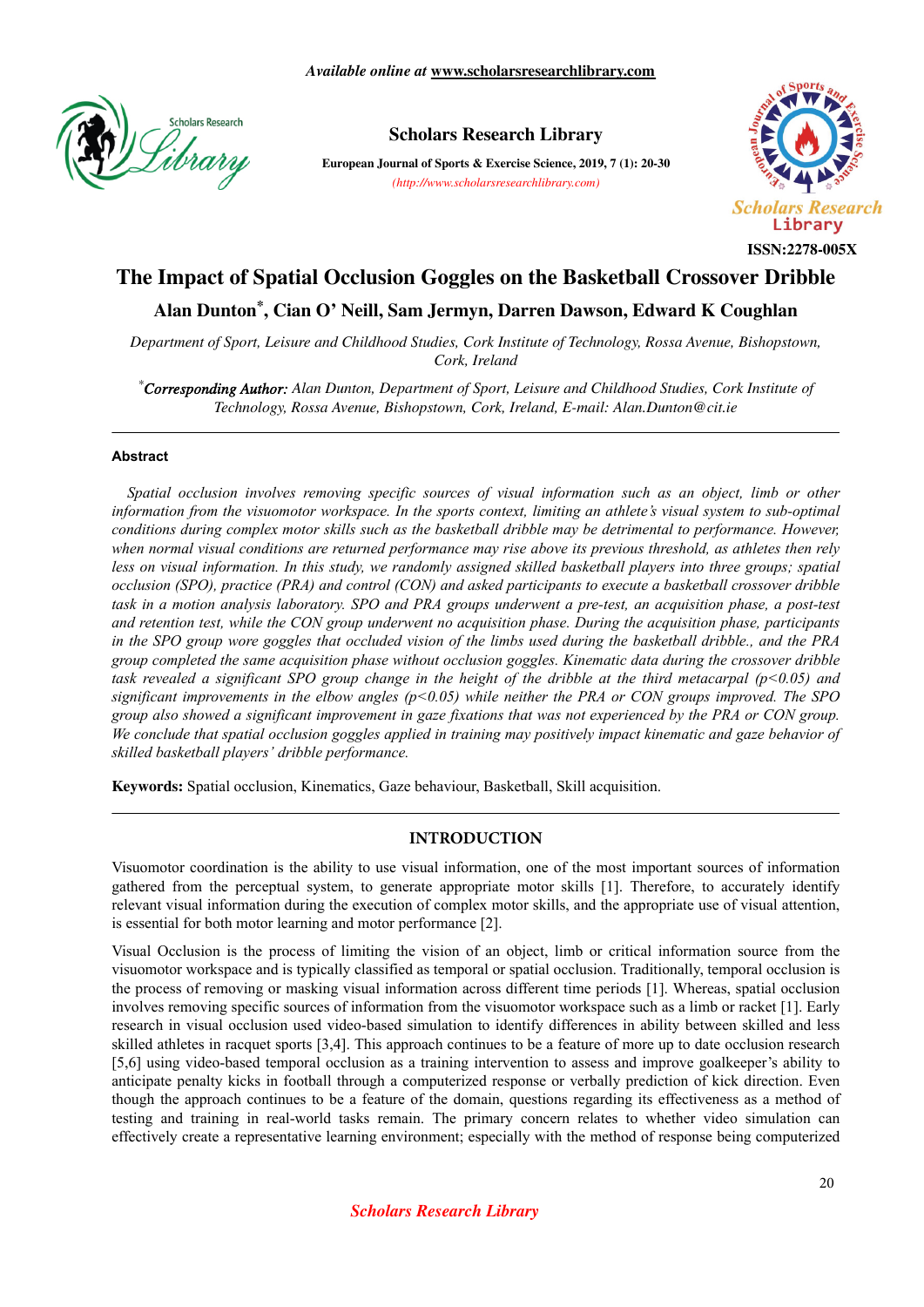or verbalized [5,6]. If participants are not required to perform the movement response or complex motor task coupled with what they perceive, the learning may not be as beneficial.

A number of temporal occlusion studies have looked at addressing the gap in the literature to assess if 'visual occlusion through video simulation' and 'visual occlusion performed in an applied setting' are comparable [7-10]. Research in the domain of tennis [8,10] and more recently by Broadbent et al. [7] assessed the impact of video-based temporal occlusion in a laboratory and applied (on court) setting. Broadbent et al. [7] assessed the impact of videobased temporal occlusion practice structure, sequential and non-sequential, on participants' ability to return tennis strokes. Results demonstrated that video-based training had a positive impact on both the sequential and nonsequential group in the laboratory setting. The results of the field based transfer test also demonstrated positive improvements for the sequential and non-sequential group. Despite variations in video-based training interventions, similar findings were reported in previous research by Farrow et al. [8] and Williams et al. [10]. Although temporal occlusion has produced positive results in a laboratory and applied setting, it is important to question potential flaws in temporal occlusion as a concept. The primary concern with this approach is that typically the entire visual scene is removed milliseconds before, after or at the point of occlusion. Although this forces the visual system to process the scene in an intermittent manner resulting in a positive improvement once full visual conditions are returned, it does not guide the gaze toward any specific source of information.

Unlike temporal occlusion, spatial occlusion removes specific sources of information from the visual scene. However, there has been a limited volume of research implementing spatial occlusion to date, with the research that has done so utilizing it as a method of identifying information sources and control processes for sports performance [11-14]. Research conducted in ice hockey, explored the use of a customized spatial occlusion screen, designed to assess control strategies for rapid interceptive actions by goaltenders [11] while subsequent research investigating spatial occlusion focused on the sport of tennis. Ida et al, explored the use of a computer graphics animation polygon with human characters to depict the tennis serve and then applied three viewing conditions; no occlusion, racketocclusion and body-occlusion [12]. The results demonstrated that an end-effector such as the tennis racket provides important information for the anticipation of a tennis serve. Similar results were experienced by Jalali et al., who examined a variation on the traditional methodology used to achieve spatial occlusion. This was achieved through classification-image techniques grounded in traditional psychophysics known as Gaussian windows. The technique is similar to the traditional approach to spatial occlusion. However, in the Gaussian window approach, the initial image is displayed in a fully occluded state before specific areas are revealed at random positions. This method was applied to the tennis serve and forehand stroke with results suggesting that successful trials were due to spatial (and temporal) windows provided significant information for participants to identify the landing position of the tennis ball [13].

Research that encompassed both temporal and spatial occlusion utilized a task design that incorporated both prerelease and ball flight information to assess one-handed catching behaviors of skilled participants [14]. Results from the spatial occlusion manipulation demonstrated no differences in catching performance despite significant changes experienced in total movement time and maximum velocity of the catching hand. The results also demonstrated that the spatial occlusion of larger body parts caused participants to use information available after ball release. Although spatial occlusion research has provided a platform for understanding how athletes use visual information to identify the outcomes of particular sports tasks such as the tennis serve there is a paucity of research investigating the capabilities of spatial occlusion as a training tool.

Research by Bennett et al., assessed one-handed catching under different visual conditions, which was achieved using a lightweight opaque Perspex screen attached to the side of a lightweight helmet [15]. The results demonstrated improvements in the number of catches made by participants who transferred from the spatial occlusion condition to full vision available. This is an important consideration in the application of spatial occlusion, as it suggests that occluding a person's limbs while they complete a complex motor skill can be beneficial to the performance of the skill once normal visual conditions are returned. Although the research of Bennett et al. [15] used an applied approach to spatial occlusion, it was only used to analyze its effects on catching in child participants. To the best of the author's knowledge, there is currently no research using spatial occlusion in an applied setting to improve complex motor skill for particular sports. This warrants the need for further research into the use of applied spatial occlusion such as spatial occlusion goggles (Figure 1). It is worth noting the change in use of the term spatial occlusion across this research timeline as it now encapsulates a more applied setting where the execution of a motor skill is interrupted via the removal of critical information. This evolution of visual occlusion research to bridge the gap from verbal responses to context-specific action is pertinent to the current study.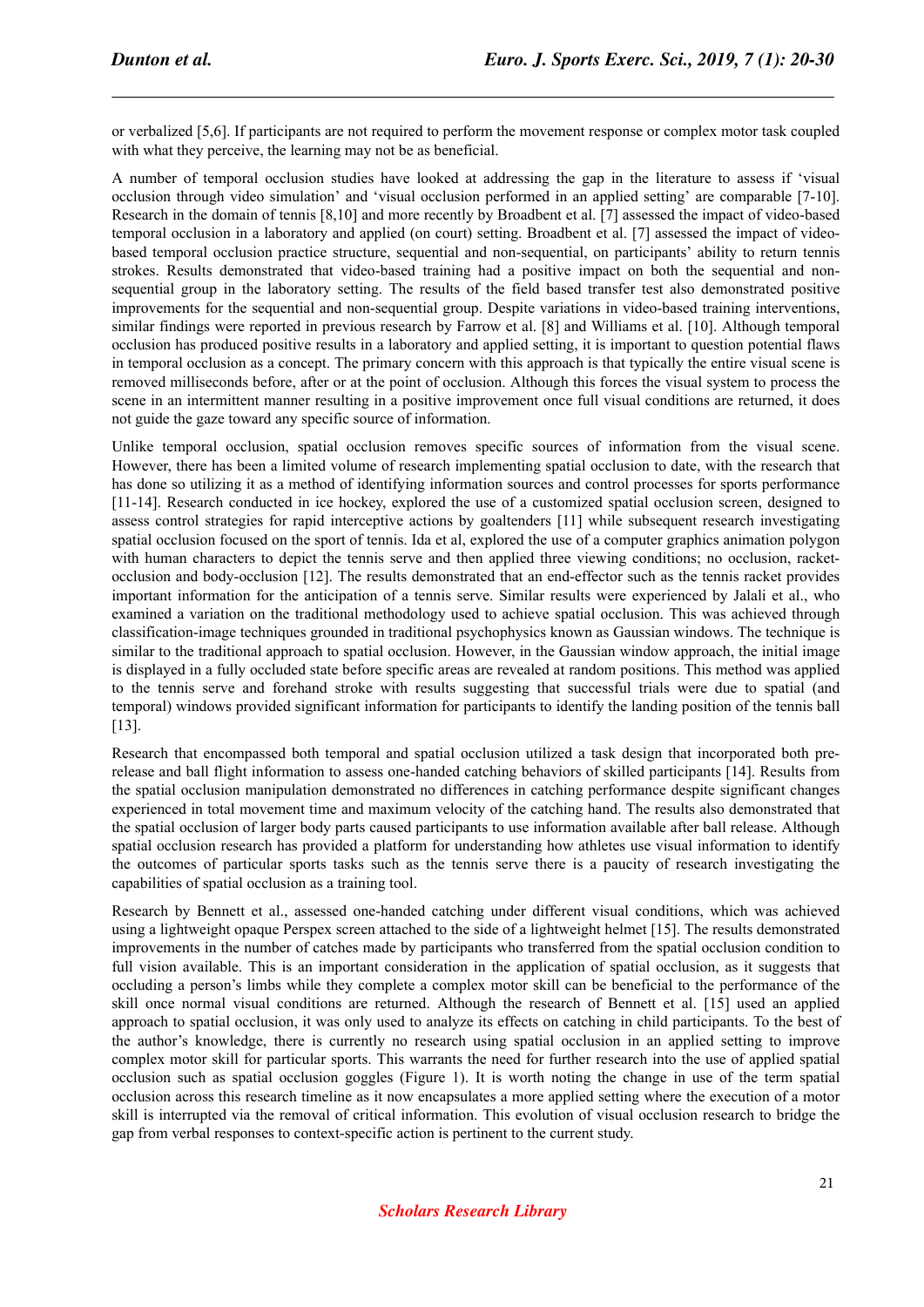

**Figure 1:** Visual Occlusion Goggles used by participants in the VO Group during the acquisition phase.

In a sport such as a basketball, the majority of kinematic research has focused on shooting, such as the success rate of the basketball free throw [16] or the biomechanical analysis of the jump shot [17]. Few researchers have examined the kinematics of the basketball dribble [18-20]. The coordination pattern of ball bouncing as a function of skill was investigated [18] with nine participants of varying skill levels from most-experienced to least-experienced at bouncing a basketball were selected. Black circular spots, half an inch in diameter, were painted on 11 lateral points of the participants' body to facilitate the digitization of these points for recording. Participants were required to bounce a basketball at a preferred rhythm while standing still for as long as possible. The most successful trials, assessed via the standard deviations of the horizontal placement of ball strikes on the floor, were selected for analysis. The digitized points on the body represented projections of the body parts on the camera and were measured in terms of linear positions over time in a vertical direction of that plane. Results of a pairwise correlation between linear displacements suggested that the coordination patterns of less-skilled participants were more variable than those of more skilled participants. Analysis of hand movement was also prominent in the research of Katsuhara et al., [19] who analyzed ball-hand contact time during rhythmic stationary ball bouncing, and in the research of Mohamed et al., [20] who analyzed hand kinematics of basketball bouncing from varying heights. Although previous research in basketball has looked at stationary bouncing, the kinematic analysis in the current research will predominantly analyze upper limb kinematics during the dribble due to its effects on basketball dribble performance.

Unlike traditional visual occlusion studies, in the current study, we used a novel approach to the spatial occlusion to examine the effects of spatial occlusion goggles on participants' ability to perform the basketball crossover dribble. This form of spatial occlusion removed the sight of the participants' limbs and lower body as well as the basketball while the participant performed a basketball crossover dribble. It was hypothesized that the use of spatial occlusion goggles would demonstrate an increase in the third metacarpal height of the spatial occlusion (SPO) group's basketball dribble in accordance with the instruction provided by the testers. It was also hypothesized that; the practice (PRA) group who merely practiced with no occlusion intervention and the control (CON) groups who did not have any intervention, would experience no change in kinematic behaviors. It was hypothesized that there would be a reduction in the number of fixation errors, gazes occurring in a downward direction, during the basketball dribble for those in the SPO group, whereas the PRA group was not expected to see a significant reduction in fixation error. The CON group was not expected to experience any change in fixation error. It was hypothesized that those who practiced with the spatial occlusion goggles would experience not only a practice effect but also a learning effect. It was expected that the PRA group may experience a practice effect, with the CON group not expected to experience any change.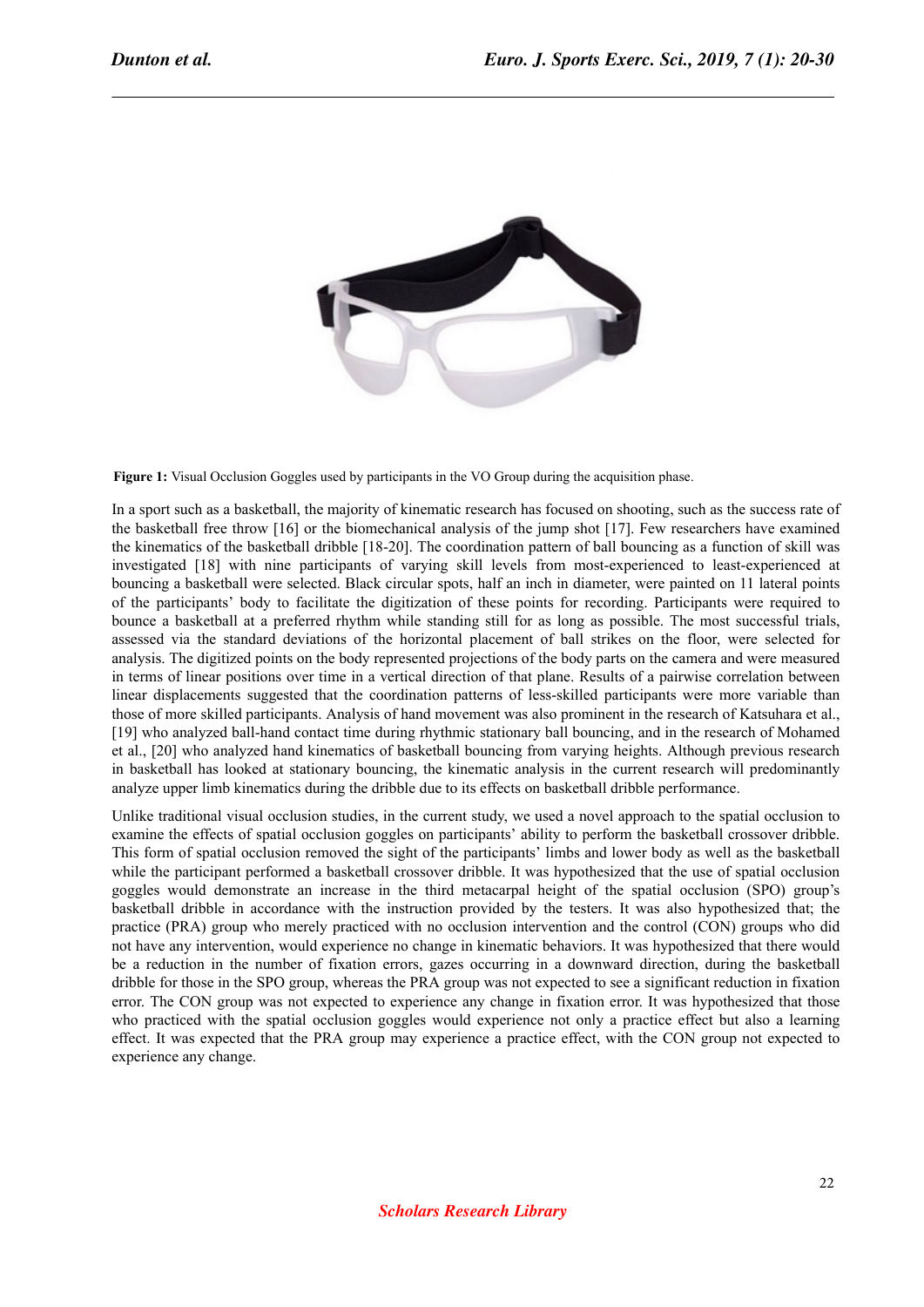## **MATERIALS AND METHOD**

#### **Participants**

Fifteen skilled male basketball players (M=22.6 years, SD=3.9), with a minimum of 10 years playing experience playing at the highest level in Ireland, were recruited for this study. Each participant had a normal or corrected-tonormal vision and was right-hand dominant. Participants were randomly assigned to one of three groups: Spatial Occlusion (SPO), Practice (PRA) or Control (CON). The sample size was determined by accessible skilled population, data collection time (approximately 1.5 hours per participant) and participant availability [21] to commit to 6 contact sessions over the span of 8 days. Ethical approval was attained from the Cork Institute of Technology Research Ethics Committee. Participants were provided with a participant information sheet and had the protocol for each phase of the research explained to them before signing the participant consent form and beginning the research.

#### **Materials and apparatus**

An eight-camera (MX13+) Vicon motion analysis system was utilized for analysis in addition to a full body biomechanical model (Figure 2).



**Figure 2:** Motion Analysis Laboratory setting including 8 MX13+ motion cameras, 2 digital video cameras and a 3D representation of a participant.

Sixty-nine reflective markers were placed on anatomical landmarks covering the entire body (Figure 3), with each anatomical landmark palpated according to Van Sint Jan [22].



**Figure 3:** Skeletal image representing the 69 markers on the anatomical landmarks.

Vicon Nexus v1.8.5 software was utilized for motion capture and subsequent data analysis. The capture volume facilitated the recording of two full dribble sequences with 5 trials recorded to complete a single test. Data were also recorded using three standard video cameras with the first recording participants' eye movements, the second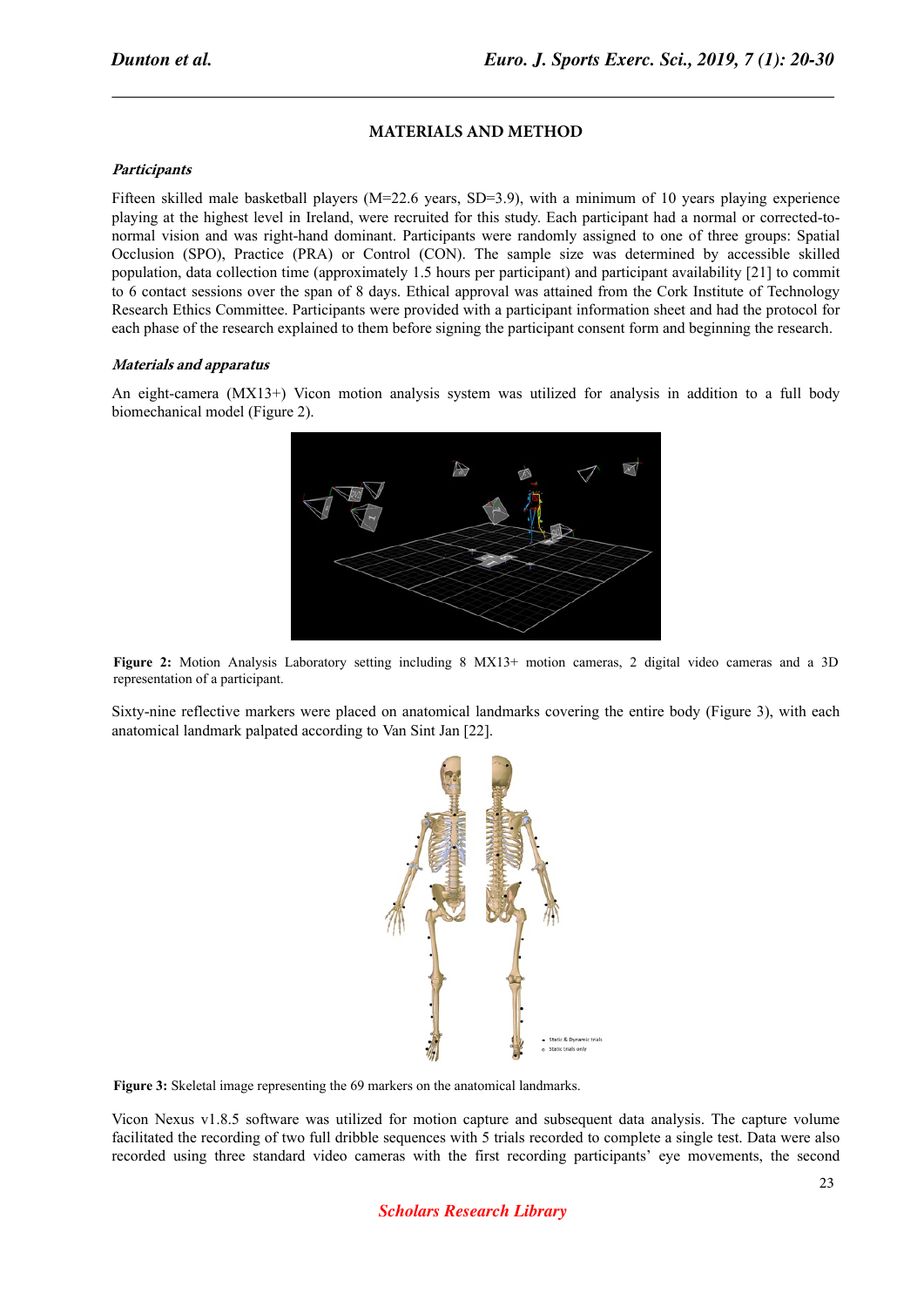recording all movement in the coronal (frontal) plane and the third camera recording motion in the sagittal plane. Spatial occlusion goggles were used by the SPO group. A regulation competition basketball (Molten Official FIBA Approved GG7) inflated to the prescribed 8 psi was used for both the testing and acquisition phase.

#### **Procedure**

Participants were measured for height and body mass prior to the dribbling task. They were then instructed to complete a basketball crossover dribble sequence where each sequence began with the participant bouncing the ball with their dominant or non-dominant hand while moving forward. The initial bounce was followed by a second and third bounce where the ball was bounced across the participant's body and the same process was repeated on the opposite side (Figure 4). Participants were instructed to "stay tall and look straight ahead" for the duration of each dribble sequence. The purpose of this instruction was to establish a consistent basketball dribble style across participants and to facilitate analysis of eye movement. Trials were counter-balanced as the participant was instructed to start with their dominant or non-dominant hand every second trial. A total of 5 trials were completed during each testing phase which accounted for 10 dribble sequences, totaling 30 bounces of the basketball [20].



**Figure 4:** Images illustrating the dribble sequence with the dominant hand.

A validated upper limb biomechanical model was utilized to produce accurate and valid kinematic data for analysis [23]. The model identified the movement of the shoulder complex by accurately locating the glenohumeral joint center through marker placement [24]. The elbow joint center was defined as the midpoint of the lateral and medial epicondyle of the elbow and the wrist joint center was located at the midpoint of the radial and ulnar styloid of the wrist. All segment coordinate systems were defined with axes orientations defined by the International Society of Biomechanics (ISB) [25]. Other markers fixed to a four-marker panel were secured to the upper arms, thighs and lower legs with a non-adhesive wrap to display the positioning of the corresponding bone (e.g. the upper arm represented the femur). A further 4 markers were placed on a headband around the athlete's head in order to represent the orientation of the participants' head.

#### **Testing protocol**

The testing protocol consisted of a pre-test, an acquisition phase, a post-test and a 2-day retention test. Two familiarization trials were conducted before the data collection process commenced. Pre-, post- and retention tests were performed adopting an identical protocol. The acquisition phase of the testing protocol was completed over four consecutive days. The SPO group (n=5; M=22.4 years, SD=3.1) wore occlusion goggles for the duration of the fourday acquisition phase. The PRA group (n=5; Mean age=22.6 years, SD=1.1) completed the acquisition phase without the visual occlusion equipment. The CON group  $(n=5)$ ; Mean age=21.8 years, SD=1.4) did not complete any acquisition phase. Participants completed a total of 400 dribble sequences during the acquisition phase. A dribble sequence in the acquisition phase was identical to the dribble sequence completed during testing. Each day comprised of 100 dribble sequences, segregated into 10 blocks of 10 dribble sequences. Each block was counterbalanced with the participants beginning with their dominant or non-dominant hand every second sequence.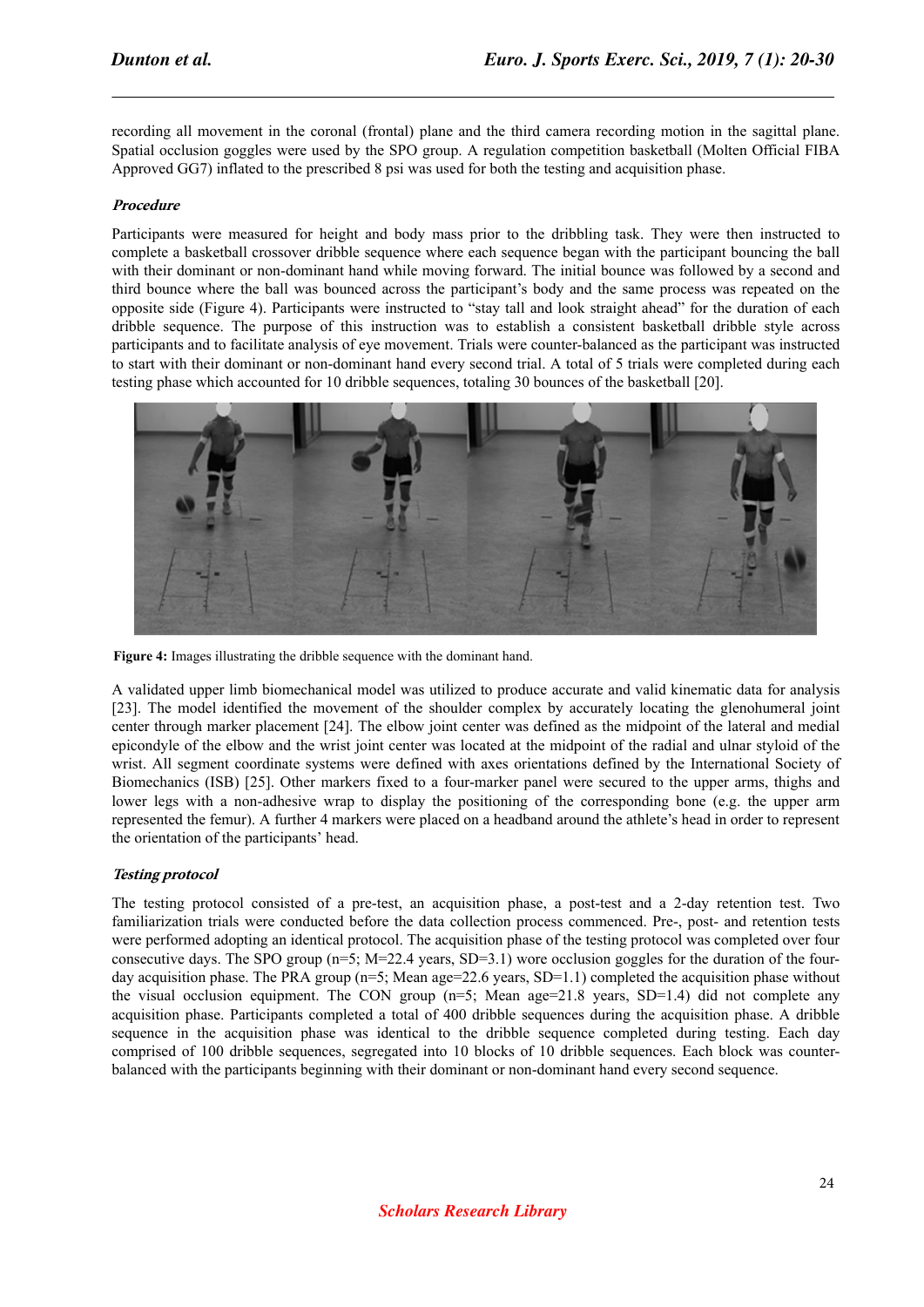## **DATA ANALYSIS**

#### **Kinematics**

Each dribble sequence consisted of 3 bounces of the basketball, ensuring 6 bounces available for analysis per trial. However, the third dribble in each sequence was removed from analysis due to the last dribble in the sequence being across the body, thus changing the mechanics of the movement. Therefore, 4 bounces were selected for analysis per trial. Vertical position of the third metacarpal was documented at four critical positions of the basketball dribble; (i) Peak Height of the Dominant hand (PHDH), (ii) Minimum Height of the Dominant hand (MHDH), (iii) Peak Height of the non-dominant hand (PHNH) and (iv) Minimum Height of the non-dominant hand (MHNH). Mean vertical height was then calculated across trials for the pre-test, post-test and retention test for each critical position. The third metacarpal plays a pivotal role in the control of the basketball during the dribble and has been used as a marker for measurement when analyzing the dribble [18,20]. The reason for this is that the fingers push the ball towards the floor as opposed to a slapping effect from the palm of the hand. The height of the dribble also has an impact on the control of the basketball and amplitude of the third metacarpal [20]. The mean linear change in height from pre-test to post-test, pre-test to retention test and post-test to retention test was analyzed to assess potential changes in dribble behavior. Additional data were analyzed in order to gain additional insight into the standard deviation of the third metacarpal to assess the stability of any potential change in dribble height. The standard deviation of the elbow angles (degrees) at the 4 critical points PHDH, MHDH, PHNH, and MHNH was also documented. The purpose of using standard deviation as a unit of measurement was due to inter-participant differences in dribble behavior heights/limb length differences in the cohort.

A 3 group  $\times$  3 test ANOVA was conducted to analyze the impact of the acquisition phase on participants' kinematic output. The alpha level required for significance for all tests was set at  $p<0.05$  with the confidence interval level set at 95%. Partial squared was used to assess effect size.

#### **Gaze behaviour**

Gaze behavior data were recorded using a video camera which was zoomed in to focus on the eyes of the participants. Each recording was then assessed using Dartfish version 7 software. Recordings were analyzed using a frame by frame approach to accurately identify changes in fixations. Fixations were classed as a change in eye movement which lasted for 100 ms or longer [26]. The purpose of recording gaze behavior was to initially identify if wearing spatial occlusion goggles impacted how often participants looked down at their hands or the basketball while completing the basketball crossover dribble. Gaze behavior data were also recorded to complement the biomechanical data collected. The purpose for this was to ensure that those who completed the acquisition phase with the spatial occlusion goggles and experienced positive changes in kinematics did not do so as a result of looking down during the post and retention tests. Therefore, any fixation in a downward motion towards the basketball or upper limbs was classed as a fixation error.

#### **RESULTS**

#### **Kinematics**

A One-Way ANOVA was conducted for between-group differences in order to assess for differences in skill level at pre-test. The was no significant difference between groups for PHDH, F  $(2,12)=0.662$ , p=0.533. The lack of a significant difference between groups was consistent across each critical point; MHDH, F (2,12)=1.817, p=0.204, PHNH, F (2,12)=0.545, p=0.593 and MHNH, F (2,12)=1.876, p=0.194.

Mean vertical heights for the third metacarpal across each testing phase are illustrated in Figure 5a-5d. A mixed between-within subjects' ANOVA was conducted to assess the impact of the spatial occlusion goggles on third metacarpal height and movement during the basketball dribble. There was a significant interaction for PHDH Kinematics  $\times$  Group, F (4, 22)=4.88, p=0.006, =0.47. Post-hoc analysis revealed that the SPO group had a significant increase ( $p$ <0.05) in PHDH pre-test (M=1129.00 mm, SD=81.83 mm) to post-test (M=1254.50 mm, SD=83.97 mm) as well as a significant increase ( $p<0.05$ ) in PHDH and from pre-test to retention test (M=1263.20 mm, SD=99.8 mm). Despite the increase in PHDH from post-test to retention test no significant change was found (p>0.05). No significant changes in PHDH were found for the PRA or CON group (p>0.05).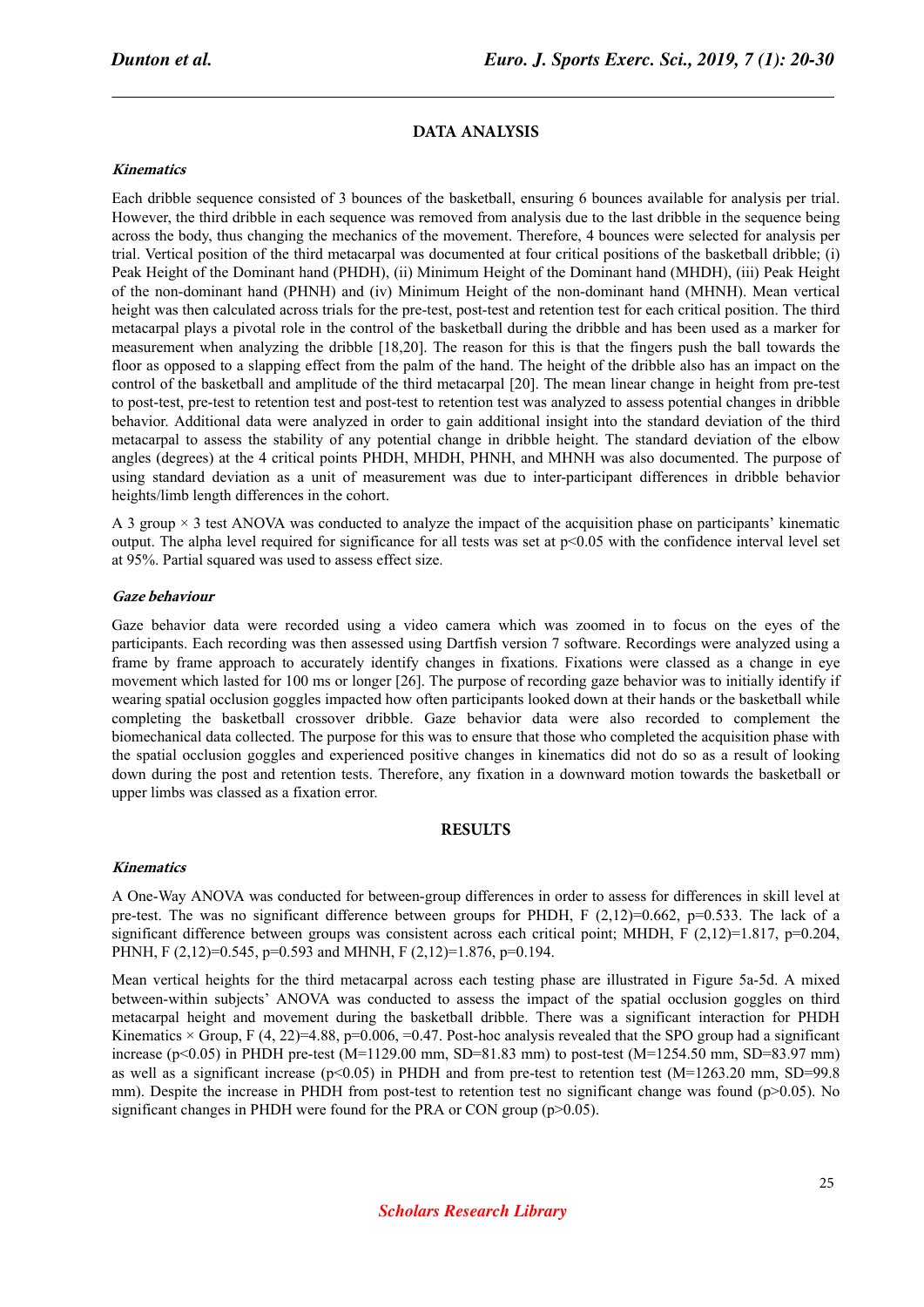

**Figure 5:** a: Mean vertical height of the third metacarpal in mm for the peak height on the dominant side; b: Mean vertical height of the third metacarpal in mm for the Peak Height on the non-dominant side; c: Mean vertical height of the third metacarpal in mm for the minimum height on the dominant side; d: Mean vertical height of the third metacarpal in mm for the minimum height on the non-dominant side.

A significant interaction effect was also recorded for the PHNH Kinematics  $\times$  Group F (4, 22)=6.73, p=0.001, =0.55. Findings from the PHNH demonstrated a significant increase in height ( $p<0.05$ ) from pre-test (M=1221.40 mm, SD=93.41 mm) to post-test (M=1249.00 mm, SD=92.91 m). A significant increase in height (p<0.05) was found from pre-test to retention test (M=1274.00 mm, SD=98.22 m). There was no significant different experienced from post to retention test ( $p>0.05$ ). The PRA and CON groups showed no significant change across any test ( $p>0.05$ ).

Minimum height of the third metacarpal was also analyzed due to the important role it plays in control of the basketball. There was a significant interaction effect for MHDH Kinematics  $\times$  Group, F (4, 22)=5.21, p=0.004,  $=0.486$  with Post-hoc analysis displaying significant increases in height for the SPO group ( $p<0.05$ ). The significant change occurred from pre-test (M=827.00 mm, SD=55.86 mm) to post-test (M=854.00 mm, SD=42.82 mm) with no significant increase being experienced from pre-test to retention test ( $p=0.072$ ). There was no significant change for the PRA or CON group ( $p>0.05$ ). There was also a significant interaction effect for the MHNH, F (4, 22)=5.071, p=0.005, =0.48. However post-hoc analysis indicates that the significant change occurred from pre-test to retention test with no significant change occurring from pre-test to post-test (p>0.05). Additional analysis focused on the standard deviation of movement at the third metacarpal. However, no significant interaction effect between standard deviation  $\times$  group occurred for any of the four critical points of the third metacarpal movements, F (4, 22)=1.67,  $p=0.19, =0.23$ .

There was a significant interaction between group and top elbow angles, F  $(4, 22)=4.03$ , p=0.013, 0.42. Post-Hoc analysis demonstrated that the SPO group had significant improvements in the top elbow angles from pre- to posttest and from post- to retention test  $(p<0.05)$  for both the dominant and non-dominant side. Significant changes experienced at the elbow angles reinforce the significant change that occurred at the third metacarpal during the basketball dribble. There was a significant interaction between group and bottom elbow angles, F (4, 22)=3.49,  $p=0.024$ ,  $=0.39$ . The significant improvement was experienced by the SPO group at the bottom of the elbow angles on the dominant side from pre- to post-test ( $p<0.05$ ). The non-dominant side of the bottom of the elbow angles had a significant change from pre- to post-test and from post- to retention test  $(p<0.05)$ . Results illustrated that there was no significant change in elbow angles on the dominant or non-dominant side for the PRA group or the CON group (Figure 6a-6d).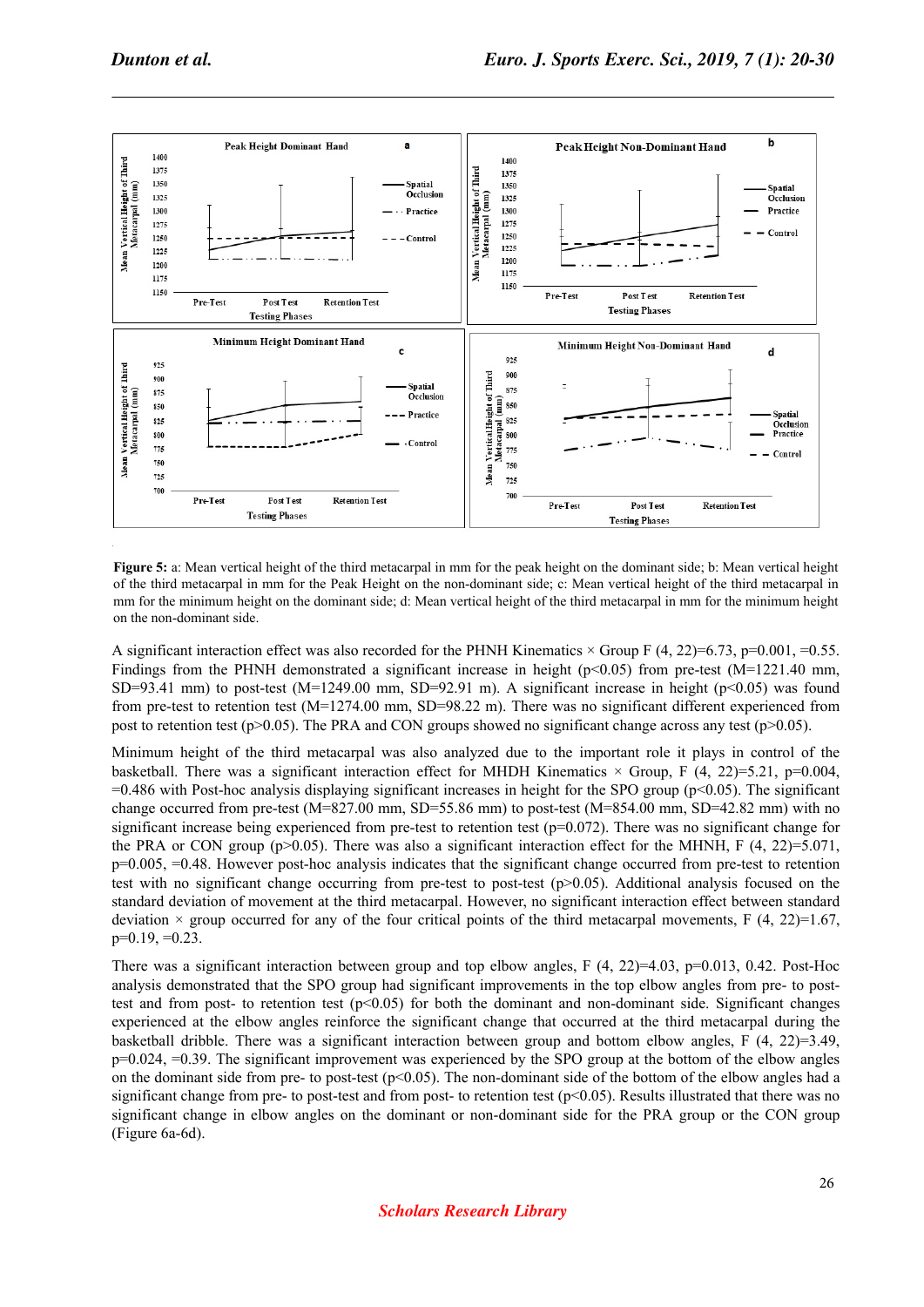

**Figure 6:** a: Mean outcome scores for dominant elbow angles (SD) at the top of the basketball dribble; b: Mean outcome scores for the non-dominant elbow angles (SD) at the top of the basketball dribble; c: Mean outcome scores for dominant elbow angles (SD) at the bottom of the basketball dribble; d: Mean outcome scores for the non-dominant elbow angles (SD) at the bottom of the basketball dribble.

#### **Gaze behaviour**

Participants' gaze behavior was analyzed using a 3 group  $\times$  3 test ANOVA to assess the impact of the spatial occlusion acquisition phase. There was a significant interaction between group and fixations, F  $(6, 20)=4.53$ , p=.005, =0.58. Post-hoc analysis revealed a significant decrease in fixation error for the SPO group from pre- to post-test and from post- to retention test ( $p<0.05$ ). There was no significant change in fixation error for the PRA or CON groups  $(p>0.05)$ .

#### **DISCUSSION AND CONCLUSION**

Visual Occlusion research originated from the need to assess differences in gaze behavior between skilled and less skilled athletes [3,4]. The research has since evolved, utilizing temporal occlusion as a method of training through video-based studies in a laboratory setting [5,6], as well as in an applied setting [7-10]. Unlike temporal occlusion, spatial occlusion research has predominantly been used to assess how participants use visual information [11-15]. Due to the lack of training based spatial occlusion studies, the aim of the current research was to assess the impact that training with spatial occlusion goggle would have on the basketball crossover dribble.

The vertical height of the third metacarpal was an important measure in the current study as a means of evaluating ball control during the execution of the skill, with the instruction provided to participants at the beginning of the testing period being of equal importance when interpreting the results. Participants were instructed to stay tall and look straight ahead for the duration of the dribble, this instruction was provided to participants in order to establish a standardized basketball crossover dribble style. It was hypothesized that the SPO group would experience an increase in height of the third metacarpal following the acquisition phase across all four critical points. Findings demonstrated that the SPO group experienced a significant increase in height at PHDH, PHNH, and MHDH from pre-test to posttest with a significant increase in height from pre-test to retention test for the MHNH. This result suggests that participants in the SPO group were significantly better at following the instruction of staying tall while performing the basketball crossover dribble without needing to lower their hand to maintain control over the basketball while dribbling. These results are comparable to those demonstrated by Bennett et al., [15] who examined the use of a spatial occlusion tool on one-handed catching and found that when participants transferred from a spatial occlusion visual condition to normal visual conditions, more successful catches were recorded. An important factor to consider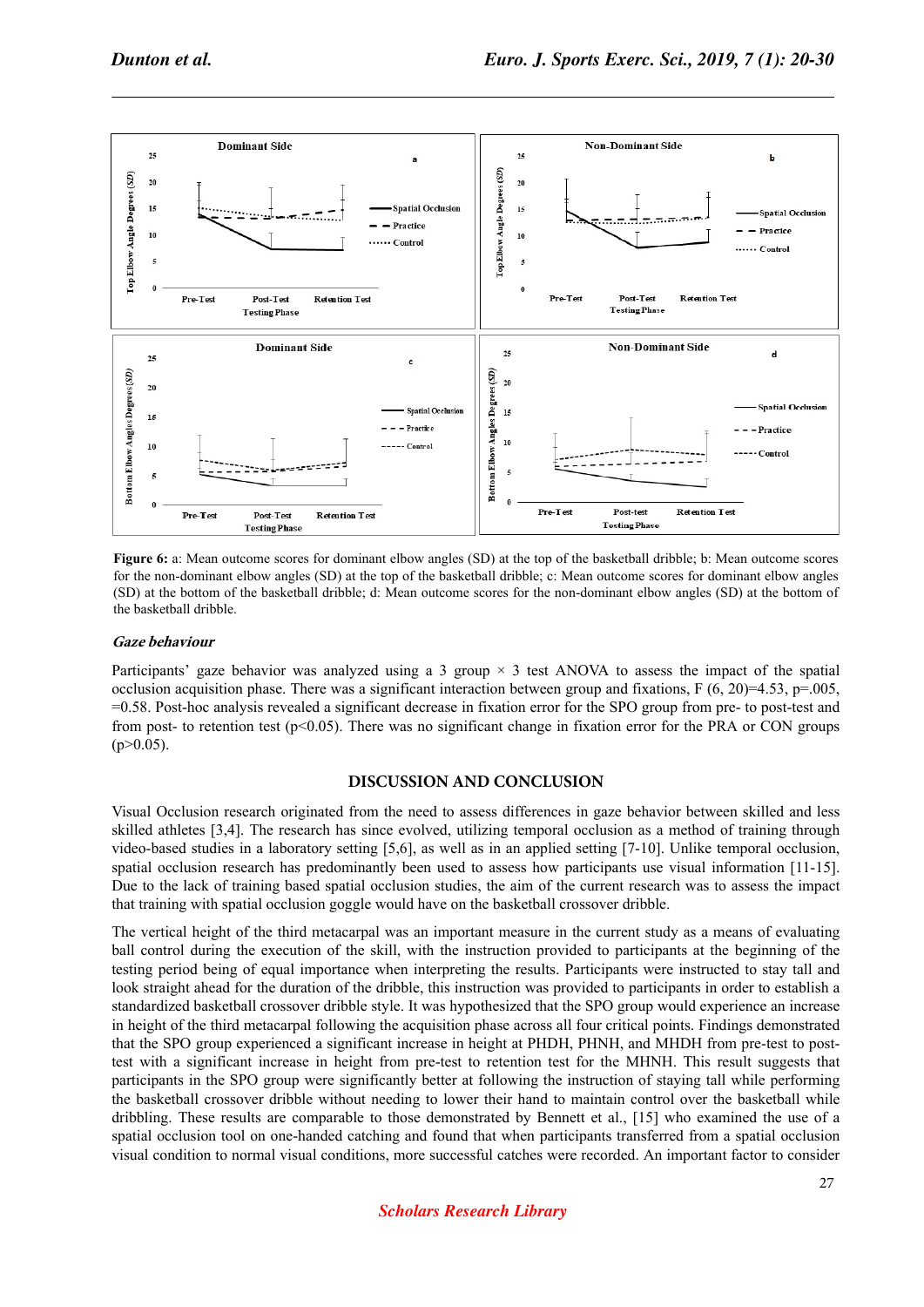when comparing these findings to the current study is that improvements in performance were experienced subsequent to the visual system being placed in detrimental viewing conditions through the spatial occlusion. This finding promotes the training of complex motor skills under restricted visual conditions, such as spatial occlusion, as an increase in performance may be experienced when full viewing conditions are returned.

It was also hypothesized that there would be no change in kinematic behavior for the PRA or CON groups. Kinematic analysis of changes at elbow angles on the dominant and non-dominant side also revealed a significant change for the SPO group with no change being experienced by the PRA or CON groups confirming this hypothesis. The change experienced at the elbow substantiates the significant change at the third metacarpal and demonstrates the collective change in kinematic behavior. These findings reflect similar patterns of improvement in results obtained from studies where positive changes in the movement were experienced as a result of temporal occlusion [7-10]. Broadbent et al., [7] and [10] reported improvements in response accuracy (response relevant to tennis shot destination) for groups exposed to video-based occlusion as part of a training program. Farrow et al., [8] also presented results consistent with the current research where the use of visual occlusion paradigms as a training tool improved prediction performance (correct prediction of stroke direction) in both skilled and novice tennis players. The basketball dribble, like the return stroke in tennis, is a complex motor task. It includes a flick motion of the wrist as the basketball is released, therefore the significant improvement experienced at the elbow as well as the third metacarpal provides a more comprehensive understanding of the results in the current research. These results support the work of Muller and Abernethy [9] who suggested that using both the video simulation approach to visual occlusion and using temporal occlusion spectacles in an applied setting as tools to train anticipation in cricket batsman improved foot movement which spatially positioned the body for an interception. It was also suggested that when the task was performed with movement the quality of bat-ball contacts increased.

Despite the similarities in results presented between results of the current research and other research in the domain [7-10], as a consequence of the use of visual occlusion, it is important to note the disparities. The current research used a novel approach to spatial occlusion as a training tool. The spatial occlusion goggles removed the lower grade of the visual field and were responsible for removing the sight of the limbs and basketball during the complex motor task. This is significantly different to how visual occlusion was applied in the research by Farrow et al., [8], Muller and Abernethy [9] and Williams et al. [10].

The results obtained regarding upper limb movement from the motion analysis lab in the current study suggest that implementing an acquisition phase with spatial occlusion goggles has a positive effect on the kinematics of the crossover dribble. Although there was an increase in dribble height for the SPO group, combined with a significant change in elbow angles, there was no significant change evident for the standard deviation of the third metacarpal which suggests that there was no change in variability of the basketball dribble. It is vitally important to note that no change in variability, does not mean a reduction in variability of the basketball dribble. These results are not consistent with those presented by Broderick and Newell [18] who suggest that coordination patterns of less skilled players were more variable. However, it is imperative to note that the skill gap between participants in the current research was minimal whereas the skill gap between participants in the study by Broderick and Newell [18] was vast with participants ranging from 4 to 22 years of age. This indicates that although the research of Broderick and Newell [18] and the current research both assess the kinematic behavior of the basketball dribble or ball bouncing it would be ill-advised to directly compare both studies.

There were no opponents or teammates included in the current experimental design due to the task being performed in a motion analysis lab. Despite this, it was hypothesized that there would be a significant decrease in fixation error for the spatial occlusion group. The results from the analysis of fixations demonstrated that the SPO group significantly decreased in fixation errors. Integrating the results of gaze behavior with those of the kinematic analysis suggests that the SPO group were not only able to maintain their gaze outward but significantly decrease fixation errors while improving the kinematic qualities of the basketball dribble post-acquisition phase. There were no significant changes for the PRA or CON groups across any variable or test. The use of a customized spatial occlusion screen identified ice hockey goaltenders' use of predictive control strategy for rapid interception [11]. Although the current research did not explore the use of applied spatial occlusion for anticipation, limiting the vision of the limbs and ball while executing the basketball crossover dribble with the athletes' gaze directed outward had a positive effect on the skill when full visual conditions were resumed.

The current study examined the use of spatial occlusion goggles as a training tool to improve the basketball dribble. One of the reasons for this approach was to examine spatial occlusion in a different way, as traditional research in visual occlusion used video simulation to assess expert performance versus intermediate or novice performance [3,4]. The results of the post- and retention tests for the spatial occlusion group demonstrated not only a practice effect but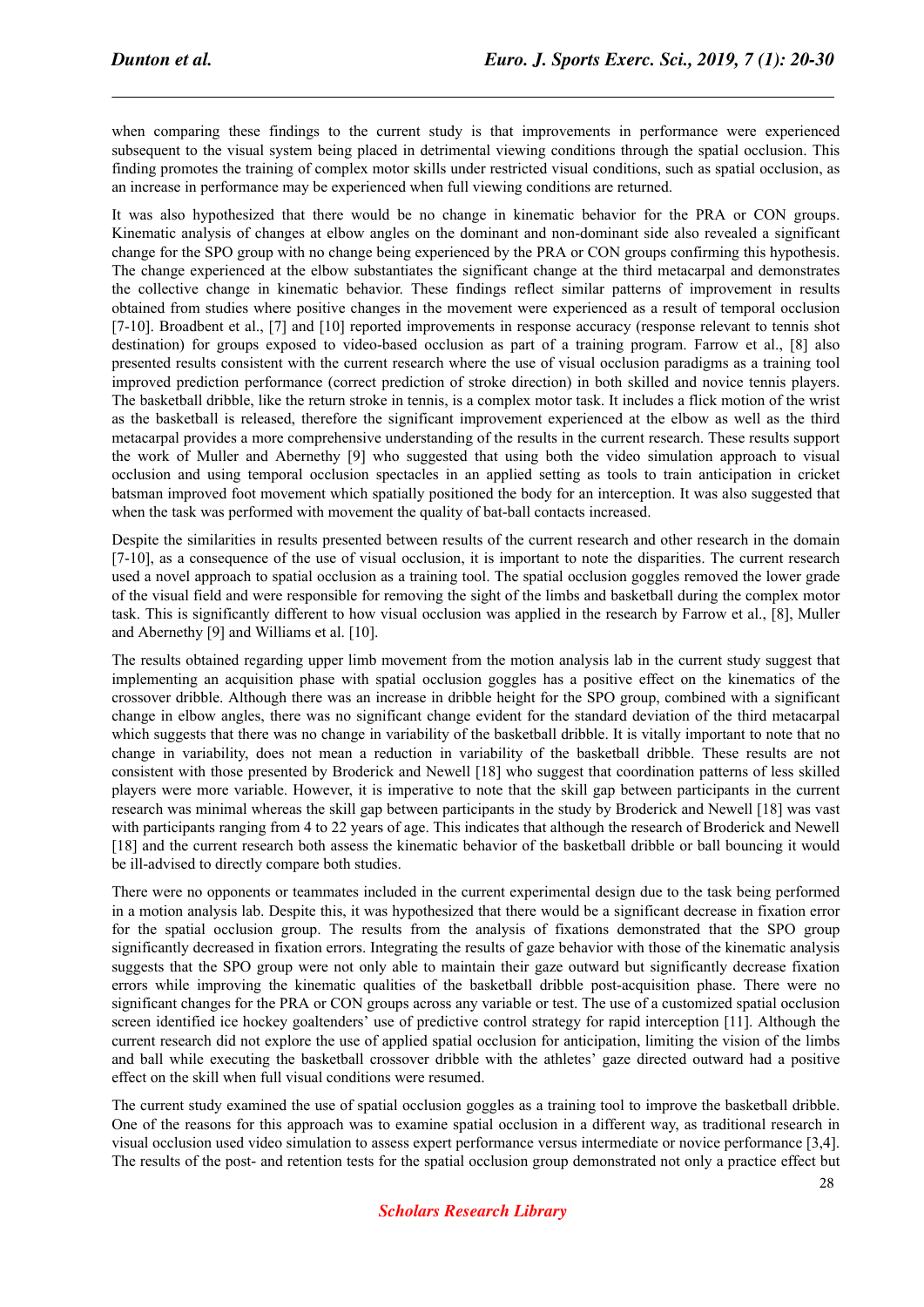also a learning effect, as was hypothesized by the authors of the current research; a key consideration in motor learning. The presence of a learning effect for the spatial occlusion group suggests potential positive benefits of practicing with spatial occlusion goggles in the basketball dribble.

Further research is required in the application of spatial occlusion goggles in order to broaden our understanding of the goggles' capabilities as a training tool. Different applications of spatial occlusion goggles should be investigated in different sporting contexts such as anticipation or interceptive actions. In summary, this experiment has demonstrated that skilled participants who practice with the spatial occlusion goggles demonstrated significant improvements in their ability to perform the basketball dribble while concurrently reducing fixation errors. This suggests that incorporating the spatial occlusion goggles as a tool into a training program for basketball players may have a positive impact on their dribbling ability.

#### **REFERENCES**

- [1] Vickers, J.N. 2007. Perception, cognition, and decision training: The quiet eye in action. IL Champaign: *Hum Kinet*, pp. 280.
- [2] Williams, M., et al. 2004. Constraints on the search for visual information in sport. *Int J Sport Exerc Psychol*, 2, pp. 301-318.
- [3] Abernethy, B. 1990. Anticipation in squash: Differences in advance cue utilization between expert and novice players. *J Sports Sci*, 8, pp. 17-34.
- [4] Jones, C., et al. 1978. Use of advance cues in predicting the flight of a lawn tennis ball. *J Hum Mov Stud*, 4, pp. 231-235.
- [5] Murgia, M., et al. 2014. Using perceptual home-training to improve anticipation skills of soccer goalkeepers. *Psychol Sport Exerc*, 15(6), pp. 642-648.
- [6] Savelsbergh, G., et al. 2010. Anticipation of penalty kicking direction can be improved by directing attention through perceptual learning. *Int J Sport Psychol*, (41), pp. 24-41.
- [7] Broadbent, D., et al. 2017. The effect of a sequential structure of practice for the training of perceptualcognitive skills in tennis. *Plos One*, 12(3).
- [8] Farrow, D., et al. 2005. Probing expert anticipation with the temporal occlusion paradigm: experimental investigations of some methodological issues. *Motor Control*, 9, pp. 330-349.
- [9] Müller, S., et al. 2014. An expertise approach to training anticipation using temporal occlusion in a natural skill setting. *Technol Instruc Cogn Learn*, 9, 295-312.
- [10] Williams, A., et al. 2002. Anticipation skill in a real-world task: Measurement, training, and transfer in tennis. *J Exp Psychol Applied*, 8, pp. 259-270.
- [11] Panchuk, D., et al. 2009. Using spatial occlusion to explore the control strategies used in rapid interceptive actions: Predictive or prospective control? *J Sports Sci*, 27, pp. 1249-1260.
- [12] Ida, H., et al. 2018. Anticipatory judgements associated with vision of an opponent's end-effector: An approach by motion perturbation and spatial occlusion. *Q J Exp Psychol*, pp. 1-10.
- [13] Jalali, S., et al. 2018. Classification videos reveal the visual information driving complex real-world speeded decision. *Front Psychol*, 9, pp. 2229.
- [14] Stone, J.A., et al. 2017. Temporal and spatial occlusion of advanced visual information constrains movement (re)organization in one-handed catching behaviours. *Acta Psychologica*, 174, pp. 80-88.
- [15] Bennett, S., et al. 1999. Manipulating visual informational constraints during practice enhances the acquisition of catching skill in children. *Res Q Exerc Sport*, 70, pp. 220-232.
- [16] Mullineaux, D., et al. 2010. Coordination-variability and kinematics of misses versus swishes of basketball free throws. *J Sports Sci*, 28, pp. 1017-1024.
- [17] Struzik, A., et al. 2014. Biomechanical analysis of the jump shot in basketball. *J Hum Kinet*, 42, pp. 73-79.
- [18] Broderick, M., et al. 1999. Coordination patterns in ball bouncing as a function of skill. *J Mot Behav*, 31, pp. 165-188.
- [19] Katsuhara, Y., et al. 2010. Spatiotemporal characteristics of rhythmic, stationary basketball bouncing in skilled and unskilled players. *Percept Mot Skills*, 110, pp. 469-478.
- [20] Mohamed, T., et al. 2005. A minimal limit-cycle model of hand kinematics in basket-ball-bouncing. *Neurosci Lett*, 382, pp. 201-205.